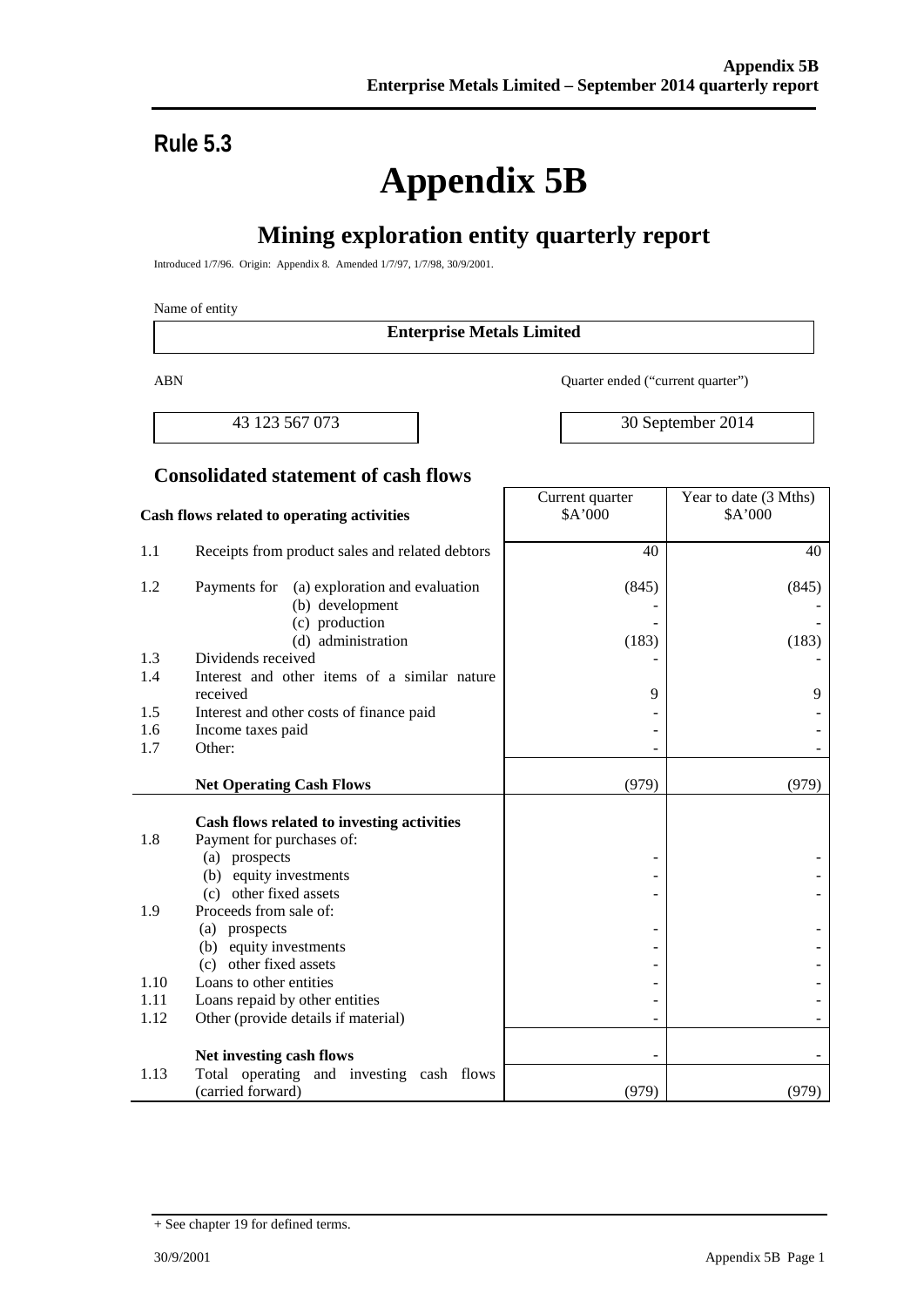| 1.13         | Total operating and investing cash flows<br>(brought forward)                       | (979)   | (979)   |
|--------------|-------------------------------------------------------------------------------------|---------|---------|
|              |                                                                                     |         |         |
|              | Cash flows related to financing activities                                          |         |         |
| 1.14         | Proceeds from issues of shares/options                                              | -       |         |
| 1.15         | Proceeds from sale of forfeited shares                                              |         |         |
| 1.16         | Proceeds from borrowings                                                            |         |         |
| 1.17         | Repayment of borrowings                                                             |         |         |
| 1.18         | Dividends paid                                                                      |         |         |
| 1.19         | Other – Share issue costs                                                           | (47)    | (47)    |
|              | Net financing cash flows                                                            | (47)    | (47)    |
|              | Net increase (decrease) in cash held                                                | (1,026) | (1,026) |
| 1.20<br>1.21 | Cash at beginning of quarter/year to date<br>Exchange rate adjustments to item 1.20 | 1,970   | 1,970   |
| 1.22         | Cash at end of quarter                                                              | 944     | 944     |

### **Payments to directors of the entity and associates of the directors Payments to related entities of the entity and associates of the related entities**

|      |                                                                  | Current quarter<br>\$A'000 |
|------|------------------------------------------------------------------|----------------------------|
| 1.23 | Aggregate amount of payments to the parties included in item 1.2 | 125                        |
| 1.24 | Aggregate amount of loans to the parties included in item 1.10   |                            |

#### 1.25 Explanation necessary for an understanding of the transactions \$44k paid to Directors for Director and Consulting Fees. \$81k paid to XServ Pty Ltd, a geological consulting company related to Mr Dermot Ryan, a Director of Enterprise Metals Limited.

## **Non-cash financing and investing activities**

- 2.1 Details of financing and investing transactions which have had a material effect on consolidated assets and liabilities but did not involve cash flows N/A.
- 2.2 Details of outlays made by other entities to establish or increase their share in projects in which the reporting entity has an interest

N/A.

#### **Financing facilities available**

*Add notes as necessary for an understanding of the position.*

|      |                             | Amount available<br>A'000 | Amount used<br>A'000 |
|------|-----------------------------|---------------------------|----------------------|
|      | Loan facilities             | Nil                       | Nil                  |
| -2 C | Credit standby arrangements | Nil                       | Nil                  |

<sup>+</sup> See chapter 19 for defined terms.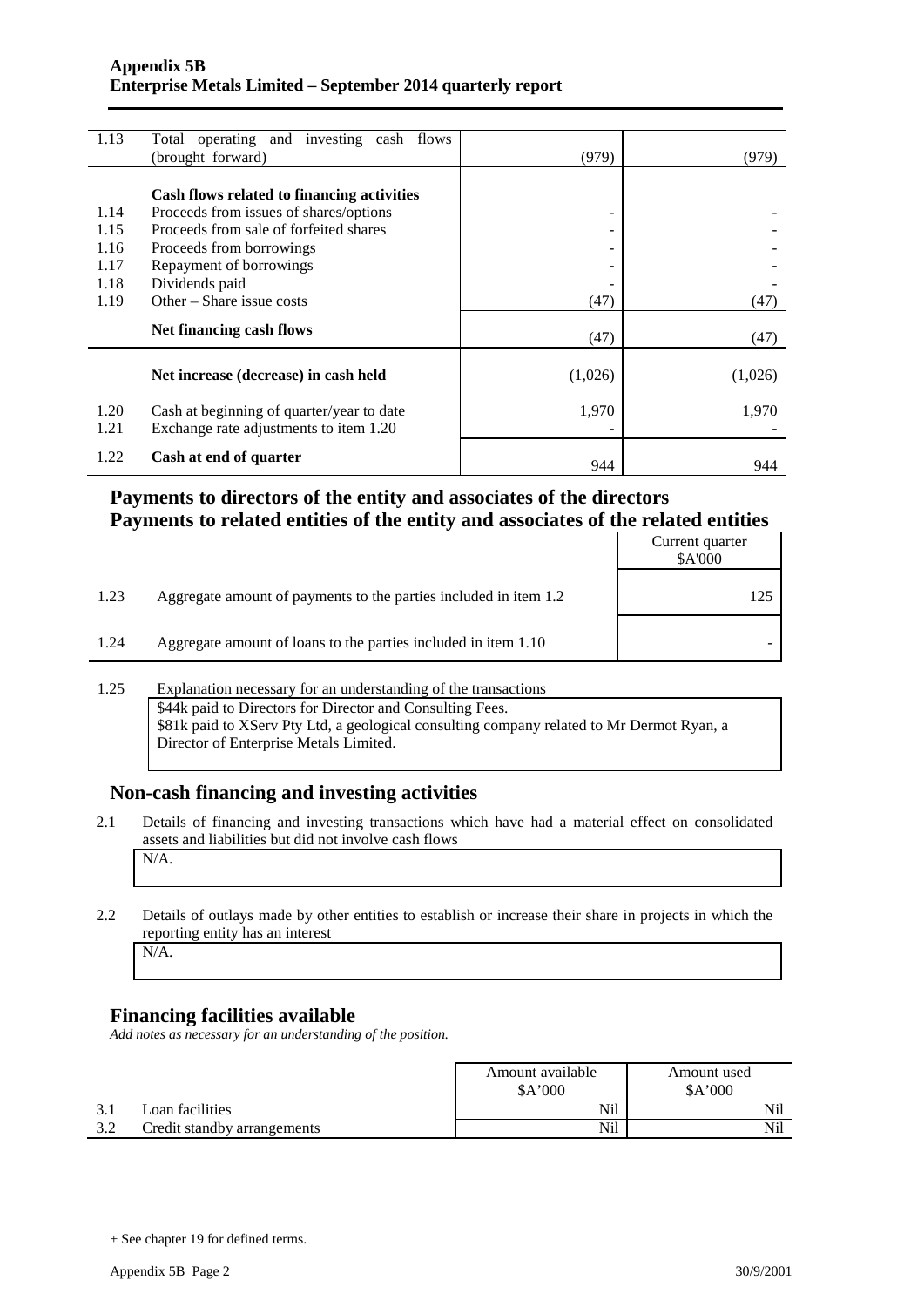#### **Estimated cash outflows for next quarter**

|     |                            | \$A'000 |
|-----|----------------------------|---------|
| 4.1 | Exploration and evaluation | 450     |
| 4.2 | Development                |         |
| 4.3 | Production                 |         |
| 4.4 | Administration             | 150     |
|     | <b>Total</b>               | 600     |

# **Reconciliation of cash**

| Reconciliation of cash at the end of the quarter (as<br>shown in the consolidated statement of cash flows) to<br>the related items in the accounts is as follows. |                                           | Current quarter<br>A'000 | Previous quarter<br>\$A'000 |  |
|-------------------------------------------------------------------------------------------------------------------------------------------------------------------|-------------------------------------------|--------------------------|-----------------------------|--|
| 5.1                                                                                                                                                               | Cash on hand and at bank                  | 944                      | 1,970                       |  |
| 5.2                                                                                                                                                               | Deposits at call                          |                          |                             |  |
| 5.3                                                                                                                                                               | Bank overdraft                            |                          |                             |  |
| 5.4                                                                                                                                                               | Other (provide details)                   |                          |                             |  |
|                                                                                                                                                                   | Total: cash at end of quarter (item 1.22) | 944                      | 1.970                       |  |

### **Changes in interests in mining tenements**

|     |                                                                     | <b>Tenement</b><br>reference | Nature of interest<br>(note (2)) | Interest at<br>beginning of<br>quarter | Interest<br>at end of<br>quarter |
|-----|---------------------------------------------------------------------|------------------------------|----------------------------------|----------------------------------------|----------------------------------|
| 6.1 | Interests in mining<br>tenements relinquished,<br>reduced or lapsed |                              |                                  |                                        |                                  |
|     | Surrendered                                                         | E36/800                      | <b>Enterprise Metals Limited</b> | 100                                    | $\Omega$                         |
|     | Surrendered                                                         | E36/801                      | <b>Enterprise Metals Limited</b> | 100                                    | $\Omega$                         |
|     | Surrendered                                                         | M37/1288                     | <b>Enterprise Metals Limited</b> | 100                                    | $\theta$                         |
|     | Surrendered                                                         | E69/2636                     | <b>Enterprise Metals Limited</b> | 100                                    | $\Omega$                         |
|     | <b>Application Withdrawn</b>                                        | E80/4844                     | Amiable Holdings Pty Ltd         | 100                                    | $\Omega$                         |
| 6.2 | Interests in mining<br>tenements acquired or<br>increased           |                              |                                  |                                        |                                  |
|     | Application                                                         | E52/3150                     | Enterprise Iron Pty Ltd          | 0                                      | 100                              |
|     | Application                                                         | E59/2091                     | Enterprise Gold Pty Ltd          | $\Omega$                               | 100                              |
|     | Application                                                         | E59/2095                     | Enterprise Gold Pty Ltd          | 0                                      | 100                              |

<sup>+</sup> See chapter 19 for defined terms.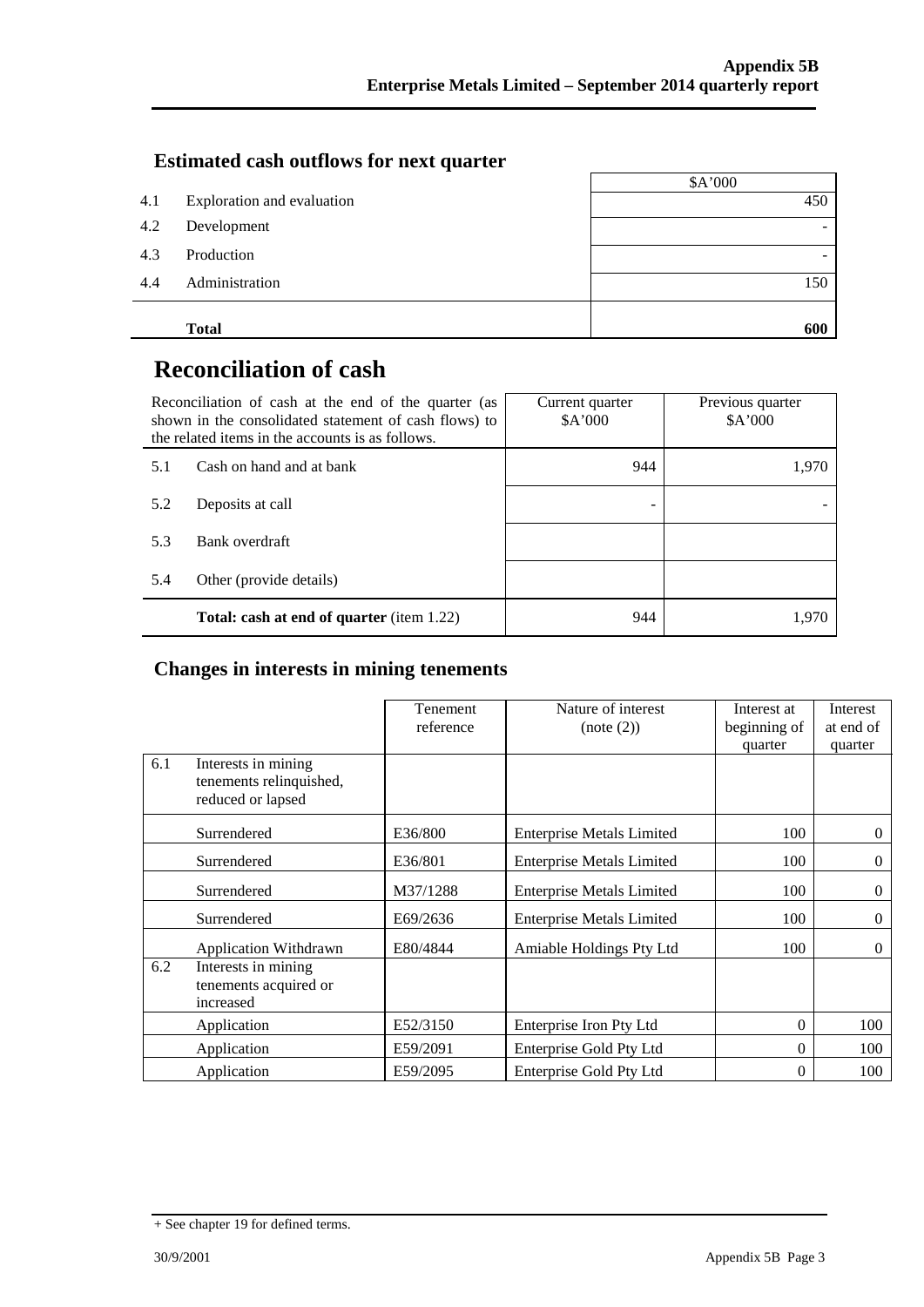### **Issued and quoted securities at end of current quarter**

*Description includes rate of interest and any redemption or conversion rights together with prices and dates.*

|      |                                                                                 | Total number                          | Number quoted | Issue price<br>per security<br>(cents)                 | Amount paid up<br>per security (cents)                               |
|------|---------------------------------------------------------------------------------|---------------------------------------|---------------|--------------------------------------------------------|----------------------------------------------------------------------|
| 7.1  | Preference <sup>+</sup> securities<br>(description)                             | ۰                                     | ۰             |                                                        |                                                                      |
| 7.2  | Changes during quarter                                                          |                                       |               |                                                        |                                                                      |
| 7.3  | <sup>+</sup> Ordinary securities                                                | 265,908,276                           | 265,908,276   |                                                        |                                                                      |
| 7.4  | Changes during quarter<br>(a) Increases through issues<br>Conversion of options | 312,500                               | 312,500       | 8 cents                                                | 8 cents                                                              |
|      | (b) Decreases through returns<br>of capital, buy-backs                          |                                       |               |                                                        |                                                                      |
| 7.5  | <sup>+</sup> Convertible debt securities<br>(description)                       |                                       |               |                                                        |                                                                      |
| 7.6  | Changes during quarter                                                          |                                       |               |                                                        |                                                                      |
| 7.7  | <b>Options</b> (description and<br>conversion factor)                           | 7,600,000<br>16,662,500<br>12,000,000 |               | Exercise<br>price<br>14.9 cents<br>8 cents<br>10 cents | Expiry date<br>11 September 2015<br>30 November 2016<br>15 June 2016 |
| 7.8  | Issued during quarter                                                           |                                       |               |                                                        |                                                                      |
| 7.9  | Exercised during quarter                                                        | 312,500                               | 312,500       | 8 cents                                                | 30 November 2016                                                     |
| 7.10 | Expired/Lapsed during quarter                                                   | 36,000,000                            |               | 22.2 cents                                             | 12 July 2014                                                         |
| 7.11 | <b>Debentures</b><br>(totals only)                                              |                                       |               |                                                        |                                                                      |
| 7.12 | <b>Unsecured notes (totals only)</b>                                            |                                       |               |                                                        |                                                                      |

<sup>+</sup> See chapter 19 for defined terms.